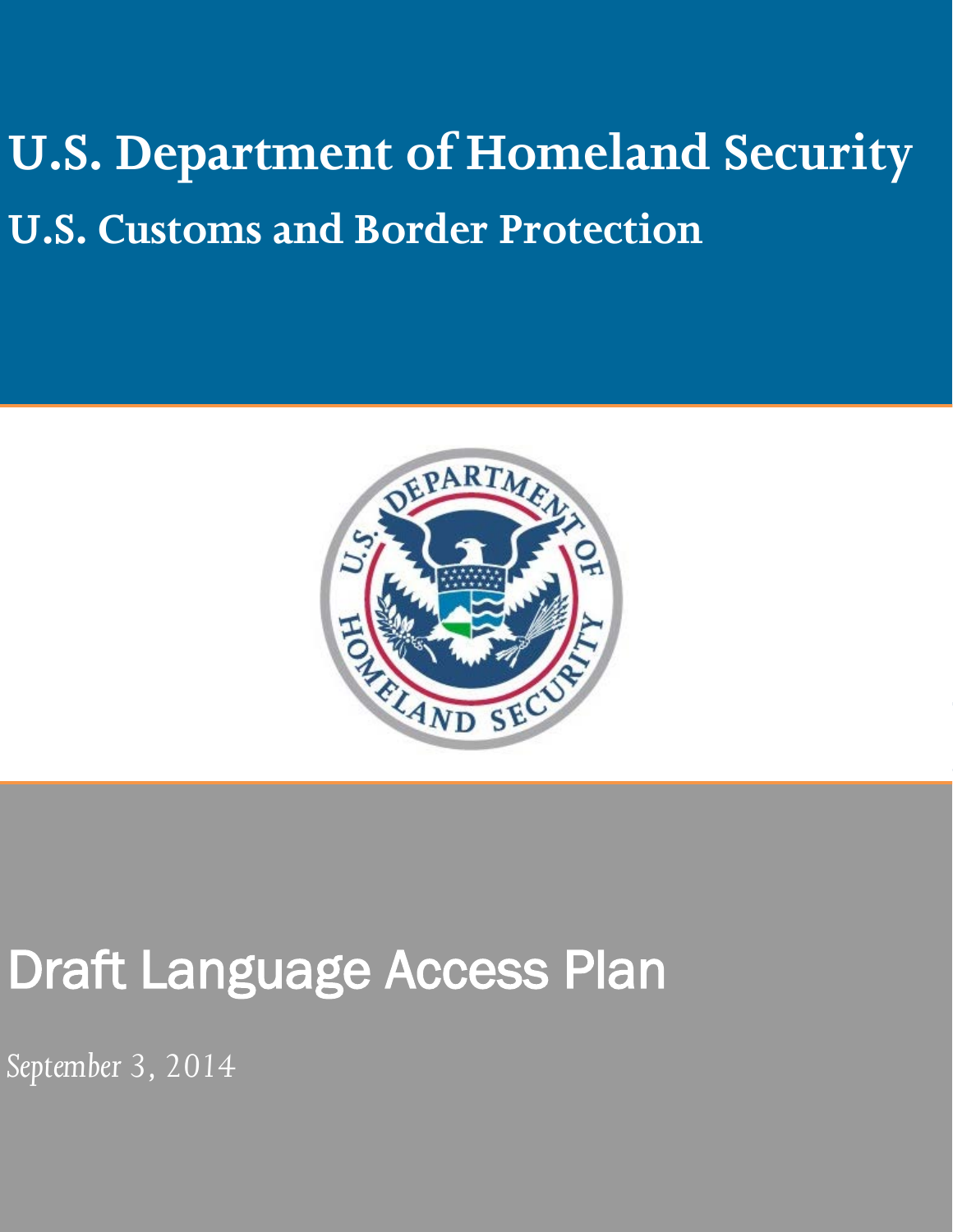## **Table of Contents**

| Purpose. 2 |  |
|------------|--|
|            |  |
|            |  |
|            |  |
|            |  |
|            |  |
|            |  |
|            |  |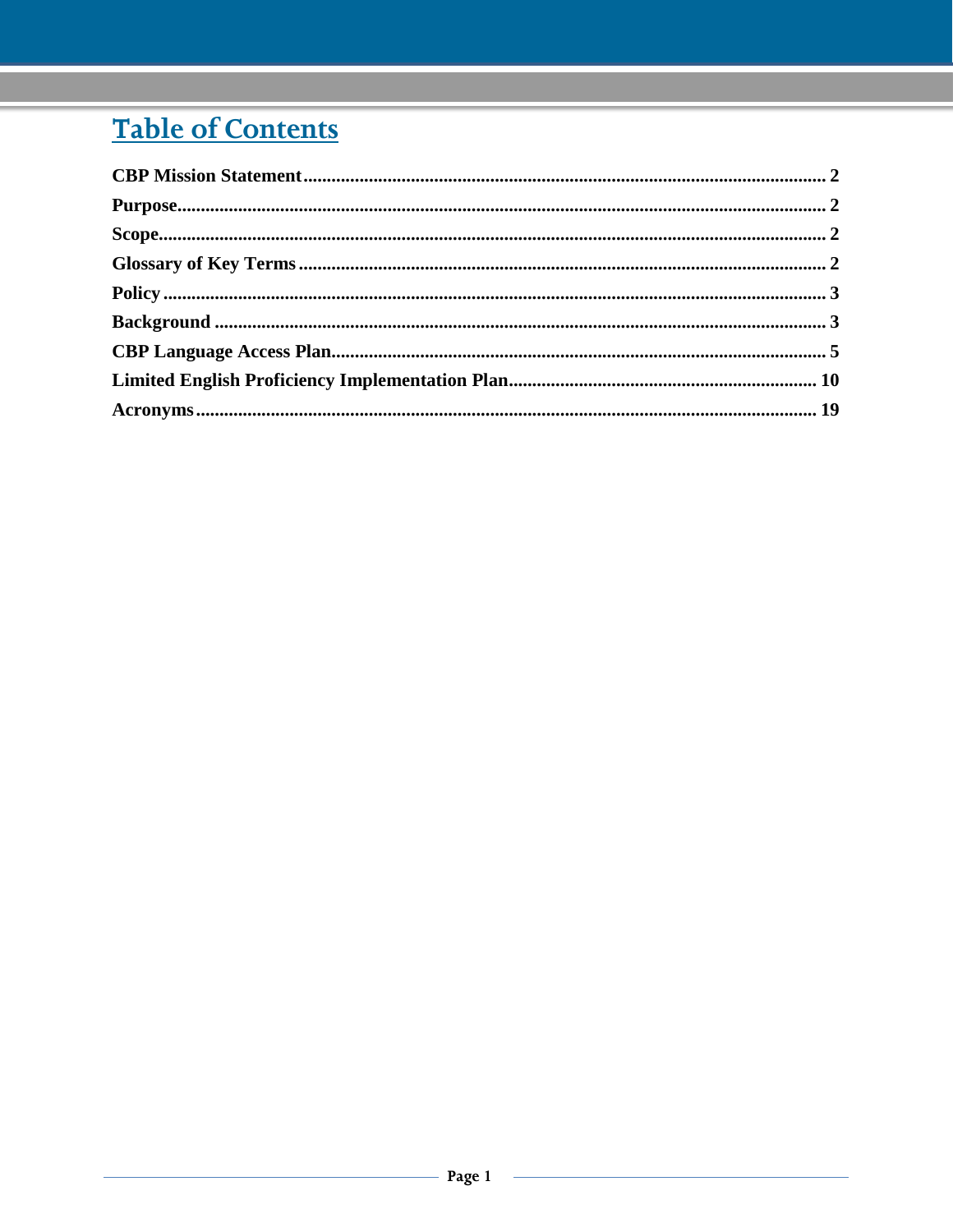## <span id="page-2-0"></span>**CBP Mission Statement**

*We are the guardians of our Nation's borders. We are America's frontline. We safeguard the American homeland at and beyond our borders. We protect the American public against terrorists and the instruments of terror. We steadfastly enforce the laws of the United States while fostering our Nation's economic security through lawful international trade and travel. We serve the American public with vigilance, integrity and professionalism.*

## <span id="page-2-1"></span>**Purpose**

This Language Access Plan implements the Department of Homeland Security's (DHS) language access policy and establishes a system within U.S. Customs and Border Protection (CBP) to implement Executive Order 13166, *Improving Access to Services for Persons with Limited English Proficiency* (LEP) (August 11, 2000), which requires, among other things, that each Federal agency "examine the services it provides and develop and implement a system by which LEP persons can meaningfully access those services consistent with, and without unduly burdening, the fundamental mission of the agency." In addition to describing CBP's current language access activities, the Plan includes steps to improve and increase language services for LEP individuals in operations, services, activities, and programs across CBP.

This plan provides for the establishment of:

- **o CBP Limited English Proficiency (LEP) Committee** to establish performance metrics and measurements to develop and oversee the implementation of policy and procedures;
- **o CBP Limited English Proficiency (LEP) Policy Statement** to set forth standards, operating principles, and guidelines that govern the delivery of services to ensure meaningful access by LEP individuals; and
- **o CBP Limited English Proficiency (LEP) Standard Operating Procedures** that specify for staff the "how to," including the procedure for providing language services, gathering data, and delivering services to LEP individuals.

## <span id="page-2-2"></span>**Scope**

The obligations of Executive Order 13166 and this Plan apply to all CBP program offices that have contact with members of the trade community, the traveling public, and those apprehended illegally in the country with limited English proficiency, regardless of their immigration status.

This Plan applies to all CBP offices that interact with members of the general public via any medium, including, but not limited to, websites, email, phone, and in-person contact.

## <span id="page-2-3"></span>**Glossary of Key Terms**

**a. Limited English Proficiency (LEP):** Individuals who do not speak English as their primary language and who have a limited ability to read, speak, write, or understand English.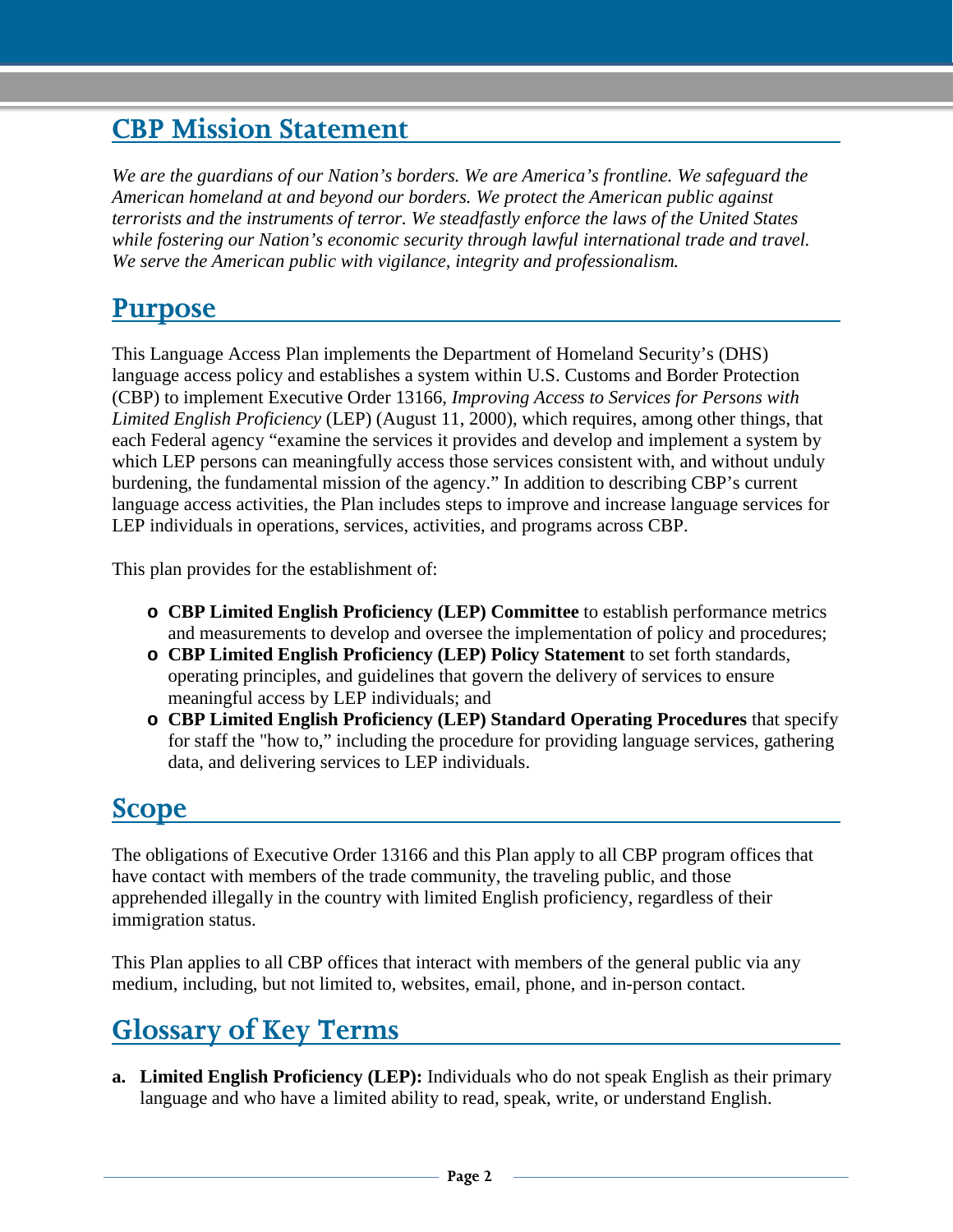- **b. Bilingual**: Persons who are bilingual are fluent in two languages. They are able to conduct the business of the workplace in either of those languages. Many individuals have some proficiency in more than one language, but are not bilingual. They may, for example, be able to greet an LEP individual in the LEP individual's primary language, but may not be able to conduct all agency business in that language. Interpreters are fluently bilingual, and also possess additional specific skills.
- **c. Multilingual:** Persons using or able to use several languages fluently.
- **d. Interpretation:** Interpretation involves *oral* communication the immediate communication of meaning from one language into another. An interpreter conveys meaning orally.
- **e. Translation:** Translation is the replacement of written text from one language into another. A translator also must be qualified and trained.
- **f. Meaningful Access:** Language assistance that results in accurate, timely, and effective communication at no cost to the LEP individual.

## <span id="page-3-0"></span>**Policy**

CBP adopts the language access policy in the [DHS Language Access Plan \(](http://www.dhs.gov/xlibrary/assets/crcl/crcl-dhs-language-access-plan.pdf)February 28, 2012) and therefore makes reasonable efforts to provide meaningful access to individuals with limited English proficiency in its operations, services, and other conducted activities and programs to support CBP's mission, consistent with the guidelines established by Executive Order 13166, the Department of Justice (DOJ), the DHS recipient guidance documents, and the DHS Language Access Plan (LEP Plan).

## <span id="page-3-1"></span>**Background**

On August 11, 2000, President Clinton issued Executive Order 13166 requiring each Federal agency to "prepare a plan to improve access to its federally conducted programs and activities by eligible LEP persons" and requiring that each plan "include the steps the agency will take to ensure that eligible LEP persons can meaningfully access the agency's programs and activities." It also requires each agency providing Federal financial assistance to "draft title VI guidance specifically tailored to its recipients that is consistent with the LEP Guidance issued by the Department of Justice."

Each agency's plan must be consistent with the standards set forth in the LEP guidance issued by the DOJ entitled *Guidance to Federal Financial Assistance Recipients Regarding Title VI Prohibition Against National Origin Discrimination Affecting Limited English Proficient Persons.* Notably, this guidance includes a four-factor analysis for identifying and addressing the language assistance needs of LEP persons. These factors are:

1) Number or proportion of LEP persons eligible to be served or likely to be encountered;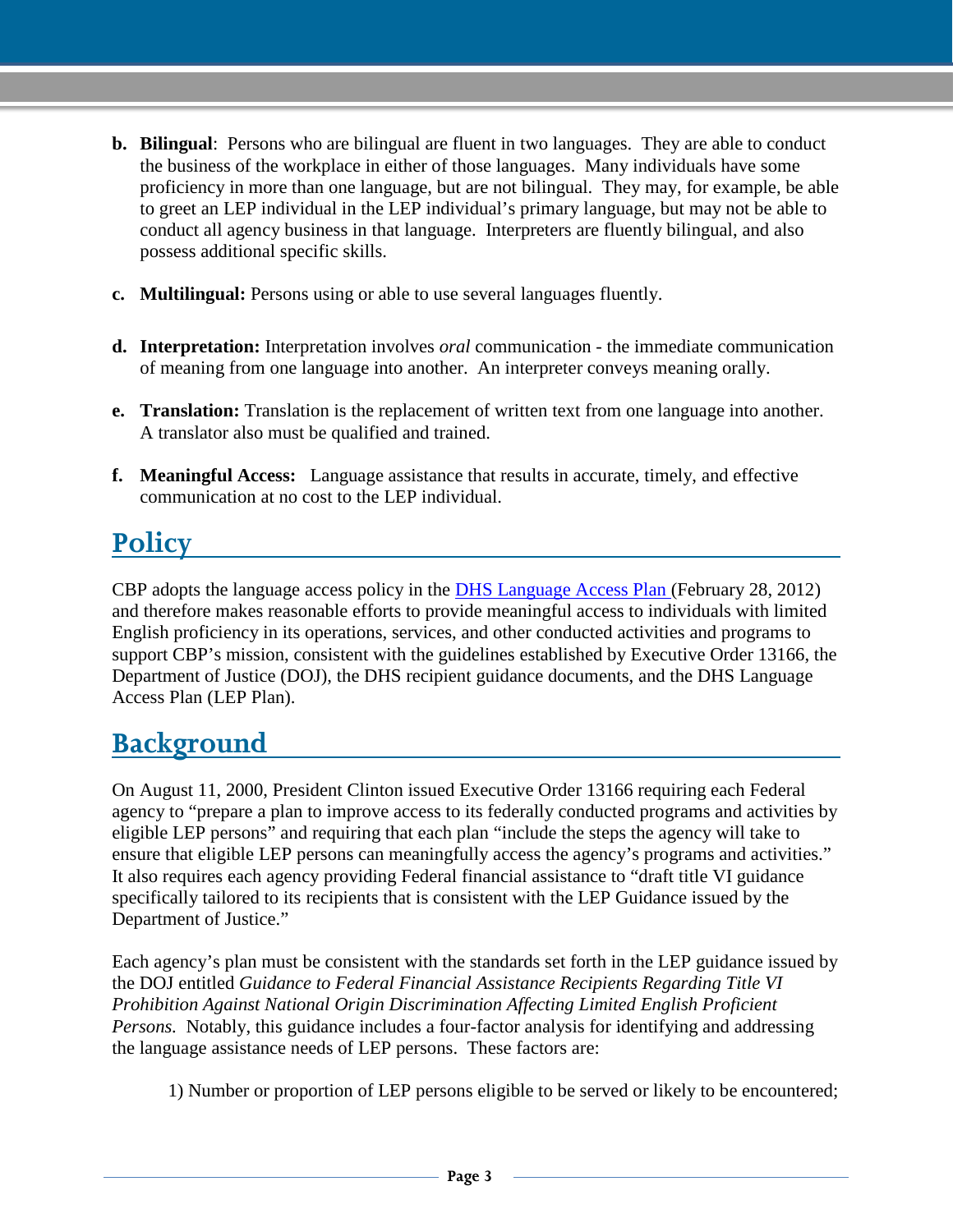2) Frequency with which LEP individuals come in contact with the program; 3) Nature and importance of the program, activity, or service provided by the program; and

4) Resources available and costs.

 $\overline{a}$ 

In 2008, CBP developed an LEP Plan based on Executive Order 13166 and the DOJ's LEP guidance and continued efforts to provide LEP individuals with meaningful access to its services. The 2008 LEP plan highlighted CBP's Foreign Language Award Programs, which provides a cash award of up to 5% of basic pay to specific CBP employees who are proficient in a foreign language and meet a minimum usage requirement of 10% of their basic work schedules, and Border Patrol Academy Language Training, which includes a task based language teaching program that enables agents to efficiently use the Spanish language while performing critical Border Patrol specific tasks. Upon arrival at the Border Patrol Academy, trainees are tested on their proficiency of the Spanish language. Those scoring below an established benchmark are assigned to the eight-week Spanish language training program that commences after successful completion of the basic program. Trainees who demonstrate proficiency of the language report directly to their duty stations and begin Post Academy Training.

In June 2010, the Government Accountability Office (GAO) published a report entitled "*DHS Needs to Comprehensively Assess Its Foreign Language Needs and Capabilities and Identify Shortfalls*," (GAO-10-714) (June 22, 2010). In this report, the GAO found that DHS faced many challenges with regards to its LEP programs.<sup>[1](#page-4-0)</sup> In response to GAO 10-714, DHS formed the Joint Language Task Force (JLTF) to address the deficiencies cited within the report*.* A subcommittee of the JLTF, chaired by the DHS Office for Civil Rights and Civil Liberties (CRCL), developed a draft of the DHS Language Access Plan. The JLTF work concluded and CRCL continued with Plan development pursuant to its authority to implement the requirements of EO 13166, including providing technical assistance to all component agencies. Notably, in Fiscal Year 2010, the JLTF developed a self-assessment survey that was distributed to each DHS agency to assist components in assessing their language needs and capabilities.

<span id="page-4-0"></span><sup>&</sup>lt;sup>1</sup>GAO was asked to study foreign language capabilities at DHS. The GAO found that DHS has a variety of responsibilities that utilize foreign language capabilities, including investigating transnational criminal activity and staffing U.S. ports of entry. GAO's analysis focused on actions taken by DHS in three of its largest components--the U.S. Coast Guard, U.S. Customs and Border Protection (CBP), and U.S. Immigration and Customs Enforcement (ICE). The GAO report addressed the extent to which DHS has (1) assessed its foreign language needs and existing capabilities and identified any potential shortfalls and (2) developed foreign language programs and activities to address potential foreign language shortfalls. The GAO report found that DHS has taken limited actions to assess its foreign language needs and existing capabilities and to identify potential shortfalls. For example, CBP's assessments have primarily focused on Spanish language needs. The report indicated that by conducting a comprehensive assessment, DHS would be better positioned to capture information on all of its needs and could use this information to inform future strategic planning. DHS components have developed various lists of foreign language capable staff that are available in some offices, primarily those that include a foreign language award program for qualified employees. Conducting an assessment of all of its capabilities would better position DHS to manage its resources. These programs and activities vary, as does DHS's ability to use them to address shortfalls. GAO recommended that DHS comprehensively assess its foreign language needs and capabilities and identify potential shortfalls, assess the extent to which existing foreign language programs are addressing foreign language shortfalls, and ensure that these assessments are incorporated into future strategic planning.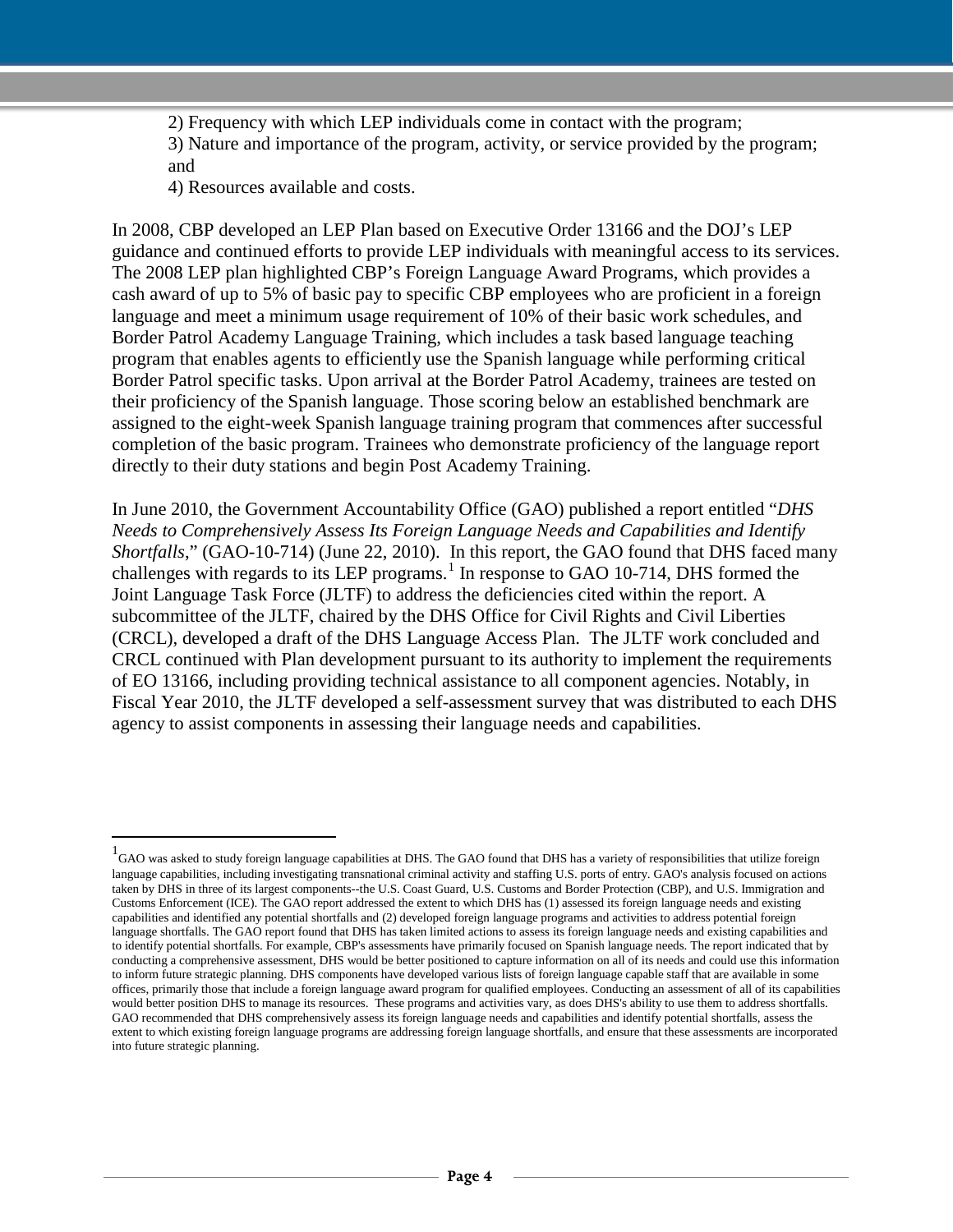## <span id="page-5-0"></span>**CBP Language Access Plan**

In Fiscal Year 2011, DHS used the results of the self-assessment survey it distributed to all components in FY 2010 and DOJ's four-factor analysis to write its LEP Plan. DHS' LEP Plan required that each office and component LEP Plan contain, at a minimum, 14 elements. CBP's LEP Plan contains all 14 of these elements, while including two additional elements regarding referrals for language assistance and strategically leveraging technology assets to meet CBP's LEP objectives. CBP's LEP Plan enumerates these elements and explains how CBP is currently addressing each element and how each element will be addressed in the future.

**Element 1) Responsible Staff:** In addition to listing a primary LEP coordinator for the component, identify senior management staff, work group, committee, or other staff who will have the authority and be responsible for developing and modifying the office or component Language Access Plan, as well as establishing and implementing operational procedures.

#### **CBP Compliance Actions:**

- The Executive Director of the Privacy and Diversity Office (PDO) is the LEP Coordinator for CBP.
- A work group composed of members from each of CBP's program offices was assembled to develop and modify the FY 2008 Plan.
- Establish a LEP committee to meet on a quarterly basis to assess current program activities.

**Element 2) Oversight:** Establish protocols for authority and oversight.

#### **CBP Compliance Actions:**

- The Self-Inspection Program, which requires CBP managers to perform annual selfassessments of programs and processes and report on the results, will be utilized to monitor compliance with the LEP Plan.
- Ouery identified CBP staff to gauge the need to modify language services or providers to best meet the needs of LEP communities in their service area.

**Element 3) Notice to Employees:** Establish methods for explaining to employees their responsibilities and available language resources.

#### **CBP Compliance Actions:**

• Through the participation of identified CBP program offices in its LEP work group, CBP is educating program offices of office-level LEP responsibilities, which will expand to employee-level awareness and education. In addition: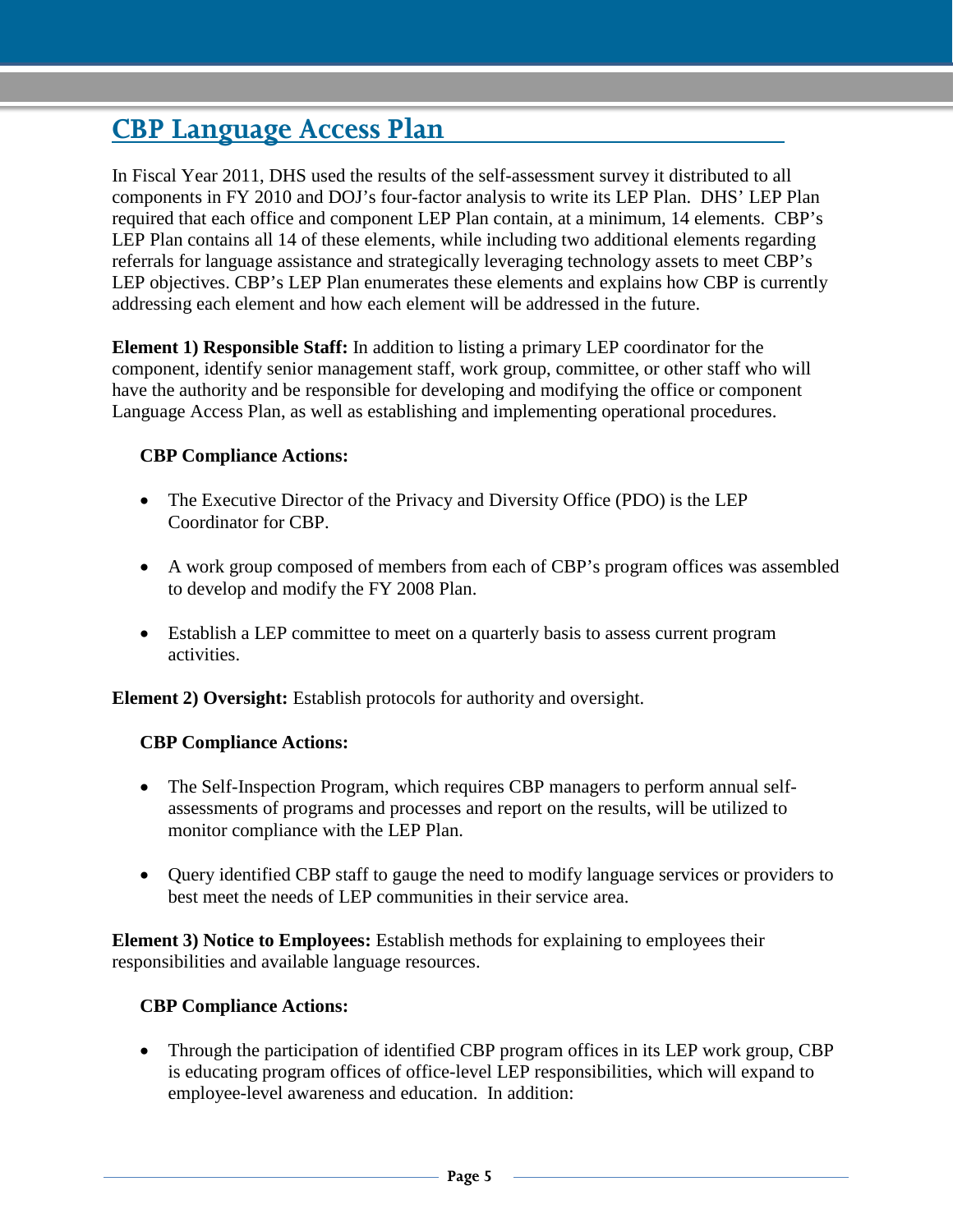- oPDO will develop a comprehensive communication plan.
- o A summary of the contents of this plan will be posted on CBP's Intranet.
- o Notice that the Plan has been signed will appear on the Information Display System.
- oEmployees will receive a notification informing them of the signing of CBP's LEP Plan and the contents of the Plan.
- oEmployees will receive annual notification of updates made to the Plan.

**Element 4) Prioritization:** Include a plan for prioritizing language services based on importance of services or encounters, frequency of use, and demographics.

#### **CBP Compliance Actions:**

- CBP will determine the translation and interpretation needs of each program office.
- After determining each program office's LEP requirements, the Office of Public Affairs (OPA) will develop a plan to prioritize the translation of materials. Translation will be prioritized based upon the prevalence of languages spoken by LEP community members.

**Element 5) Language Access Procedures/Protocols:** Establish the language access procedures or protocols that staff should follow to provide language services to LEP persons encountered in their daily activities. The language access procedures or protocols will include the following instructions: recognize the LEP status of an individual; identify the language spoken; identify situations requiring appropriate language assistance; access language assistance; and record the contact. Unless countervailing considerations are explained in detail, protocols should include limits on the use of family members, friends, or other persons associated with LEP persons to rare situations and nonessential information.

#### **CBP Compliance Actions:**

- The Office of Field Operations (OFO) has a policy and procedure for the use of interpreters and translation services. This policy will be reviewed by the LEP committee to ensure that it complies with the requirements of this plan.
- The Office of Border Patrol (OBP) will institute a protocol for law enforcement personnel when LEP individuals are encountered, including unaccompanied alien children (UAC).
- CBP will make available the Civil Right and Civil Liberties "I Speak" material (i.e., multi-lingual posters, pocket guides, and/or job aides) to be used nationwide at operational locations to assist officers and agents in identifying languages spoken by LEP members of the trade, travelling public and/or those apprehended illegally entering the country, including UACs.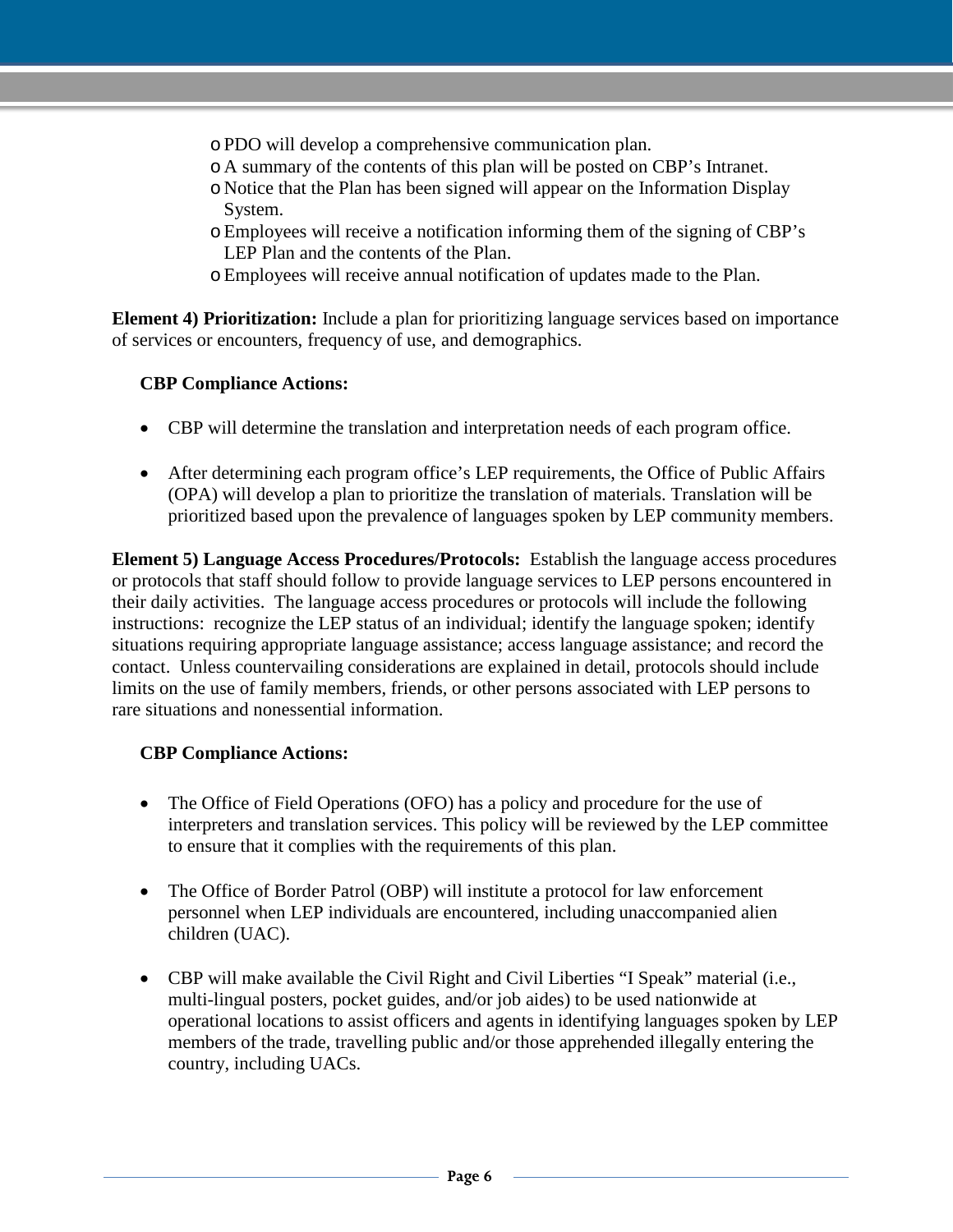**Element 6) Quality Control Procedures:** Describe quality control procedures that ensure staff employees who use their foreign language skills do so in an accurate and competent manner as well as to ensure high quality language services from contractors.

#### **CBP Compliance Actions:**

- OFO is utilizing a telephonic testing system to determine the language proficiencies of current CBP Officers and CBP Agriculture Specialists.
- CBP will determine whether the telephonic testing system can be used to determine the language proficiencies of CBP employees not tested under OFO's Foreign Language Award Program.
- To ensure that the interpreters used by CBP provide high quality language service, CBP will develop a plan to document and track interpreter usage.

**Element 7) Data Tracking:** Outline steps for implementing and maintaining a mechanism for collection and management of data relating to non-English needs, especially through existing databases or tracking systems.

#### **CBP Compliance Actions:**

- OBP will continue to utilize the e3 Processing system to track the languages spoken by LEP individuals apprehended and/or detained.
- OFO and the Office of Air and Marine (OAM) will explore the possibility of developing a system to track the languages spoken by LEP individuals encountered by CBP personnel.

**Element 8) Resources:** Assess the resources necessary to provide language services, identifying existing resources to the extent practical and describing funding and procurement needs.

#### **CBP Compliance Actions:**

 $\overline{a}$ 

• CBP will develop and implement a plan to assess and consolidate all language contracts provided such consolidation does not result in improper bundling of smaller contracts into larger contracts which would preclude small business participation.<sup>[2](#page-7-0)</sup> To determine the feasibility of contract consolidation, contracts and interagency agreements regarding language services will be researched and a sub-committee formed to study costs and benefits and potential internal barriers of consolidation.

<span id="page-7-0"></span><sup>&</sup>lt;sup>2</sup> CBP will take steps to avoid unnecessary bundling which would preclude small business participation, per FAR  $\S$ 7.103.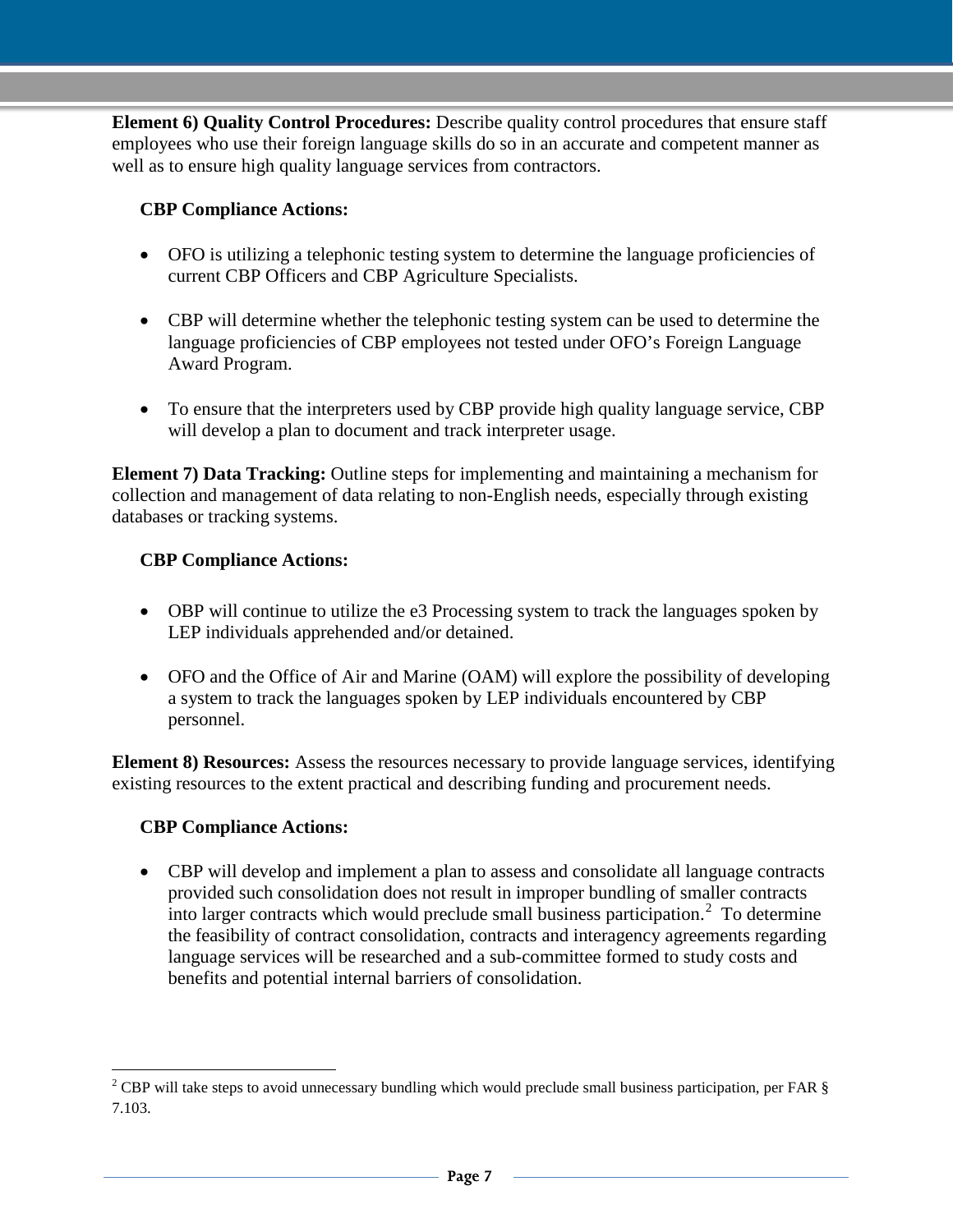- The Office of Administration, Procurement Directorate, will continue to be an active participant in the DHS Language Services Acquisition Working Group, which was established as a result of the Secretary's Efficiency Review.
- CBP will begin to track its usage of language services.
- CBP will conduct an annual review of language services to determine if resources are being allocated efficiently and effectively.

**Element 9) Outreach to LEP Communities:** Describe collaboration or engagement with LEP communities and other external stakeholders to assess effectiveness of language services; describe media strategies in coordination with DHS and the Office of Public Affairs (OPA); and describe how LEP communities can support agency efforts to provide language services.

#### **CBP Compliance Actions:**

- CBP shall develop a comprehensive engagement plan, which includes a mechanism for obtaining feedback from the public regarding language services.
- CBP's Non-governmental Organization (NGO) Liaison will facilitate feedback sessions with NGOs.

**Element 10) Employee Duties:** Where appropriate, expand job descriptions to include interpretation and translation activities within the scope of employees' duties; assess these employees' language abilities to ensure their competency to perform language services for particular duties; and describe plans for enhancing employees' language abilities.

#### **CBP Compliance Actions:**

- CBP will issue an agency-wide LEP directive, with OBP and OFO issuing missionspecific supporting LEP standard operating procedures.
- OFO will consider adding language to its CBP Officer job opportunity announcement regarding the need for applicants who are proficient in the languages most commonly used at the various CBP locations.

**Element 11) Timeframes:** Describe the timeframes and benchmarks for steps to be undertaken.

#### **CBP Compliance Actions:**

• The timeframes and benchmarks for this Plan are laid out in the Implementation Guide that follows on page 12 of this Plan. The timeframes for this Plan will be updated as needed.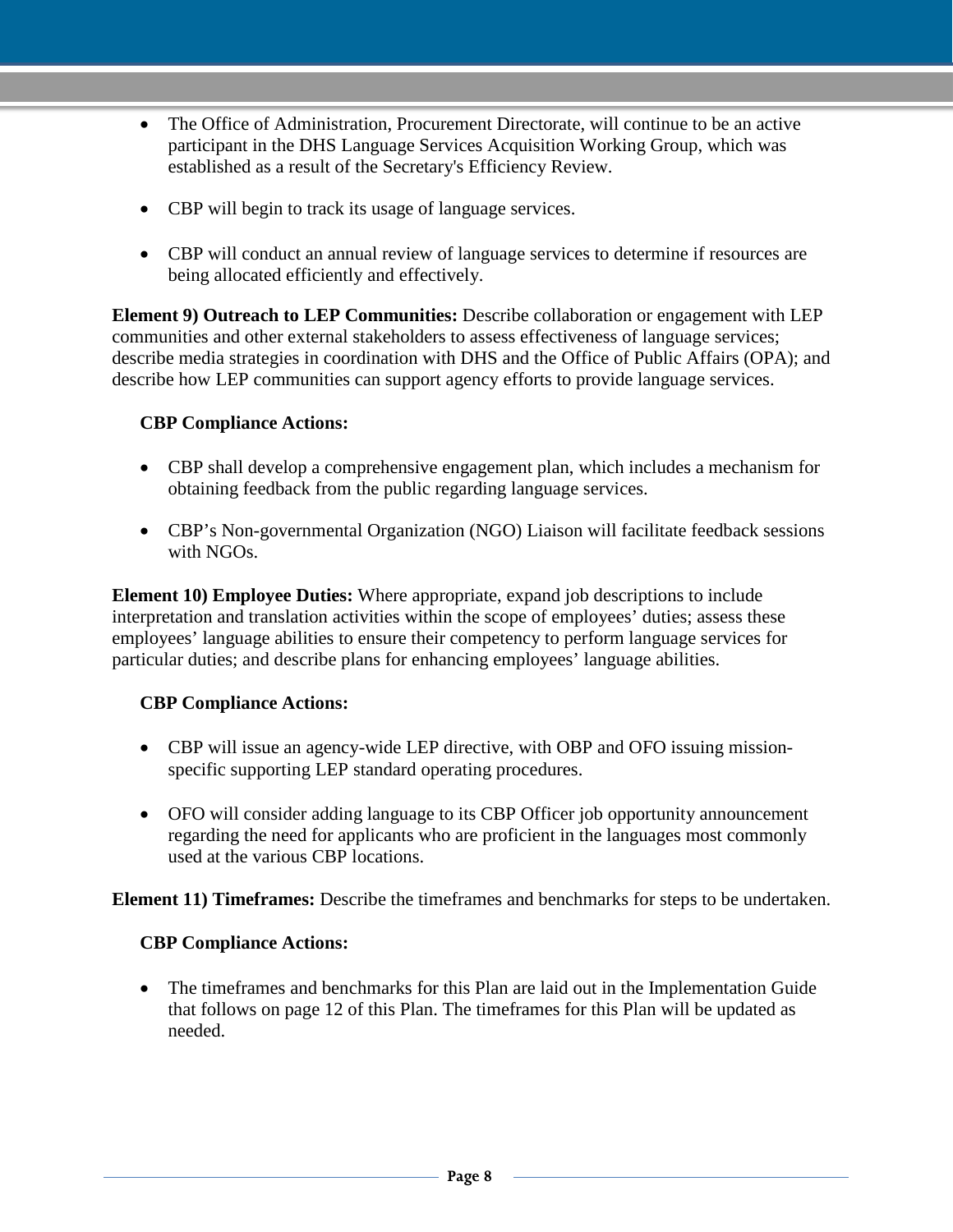**Element 12) Training:** Where appropriate, include a plan for managerial and front line staff training on language access responsibilities, including identifying LEP persons, accessing available language services, and working with interpreters.

#### **CBP Compliance Actions:**

• CBP will develop a plan to train all CBP employees involved in providing language access services regarding the requirements of this Plan and their specific roles and responsibilities.

**Element 13) Notice to the Public:** Provide for notice of free language assistance services and points of contact for additional information and provide notice of information and services available in languages other than English.

#### **CBP Compliance Actions:**

- CBP will develop and implement a communication plan which shall include methods for providing notice to the public of language assistance services and points of contact for additional information.
- CBP will make available the Civil Right and Civil Liberties "I Speak" material (i.e., multi-lingual posters, pocket guides, and/or job aides) to be used nationwide at operational locations to assist officers and agents in identifying languages spoken by LEP members of the trade, travelling public and/or those apprehended illegally entering the country, including UACs.
- CBP Model Ports Program will include improved signage and a video that contains practical information about the entry process, which is currently broadcast at 20 international airports to arriving travelers in English, Arabic, French, German, Japanese, Korean, Traditional Chinese, Russian, and Spanish.
- CBP.gov webpage will provide multilingual information based upon the prevalence of languages spoken in the travel and trade communities.

**Element 14) Monitoring and Evaluation:** Provide for monitoring and evaluating and, if appropriate, updating the plan, policies, and procedures at a minimum every two years.

#### **CBP Compliance Actions:**

• CBP will also use the Self Inspection Program process to determine agency compliance with the LEP Plan.

In addition to the aforementioned 14 elements articulated in DHS' LEP Plan, CBP's LEP Plan includes the following additional elements: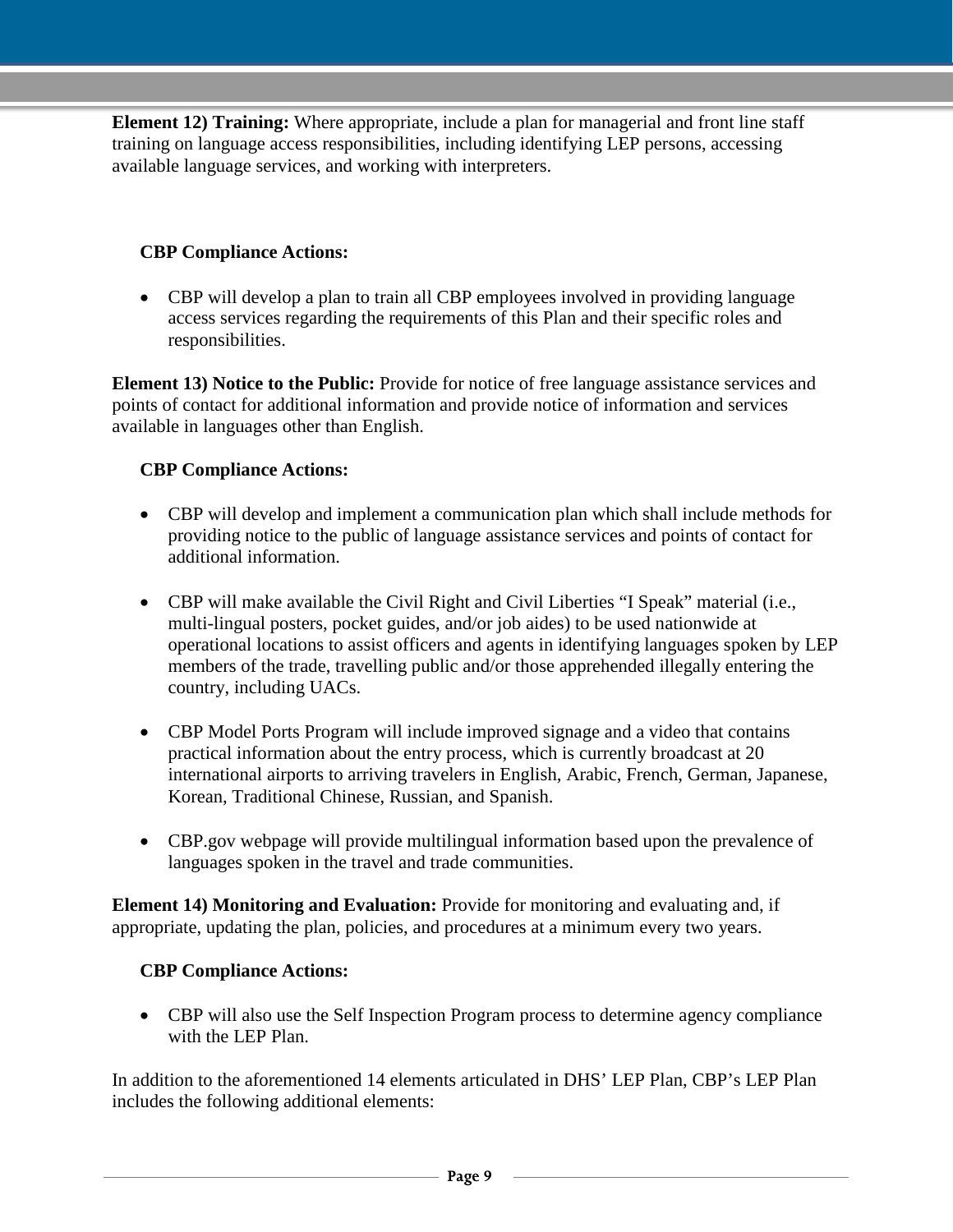**Element 15) Referral for Language Assistanc**e: Refer requests solely for CBP language assistance from any Federal, state, or local law enforcement organization, other than another Department of Homeland Security (DHS) component, absent any other circumstances, to a list of available local and national interpretation and translation services

#### **CBP Compliance Actions**:

- OFO, OBP, and OAM will track requests for assistance and referrals to available local interpretation and translation services.
- CBP will develop and administer a muster module briefing to OFO, OBP, and OAM frontline personnel to ensure they are aware of the guidance and associated responsibilities.

**Element 16) Technology:** Use existing technology in the market to assist with routine language services at ports of entry.

#### **CBP Compliance Actions:**

• CBP will assess existing and future technologies that can assist CBP personnel in performing frontline responsibilities.

## <span id="page-10-0"></span>**Limited English Proficiency Implementation Plan**

#### **Goals**

- Take significant steps to improve language service and accessibility throughout CBP.
- Consolidate all language contracts to centralize interpretation services.
- Develop Management Tracking Systems- Ensure a centralized system is developed to capture data on daily language activities for purposes of managing future resources.
- Quality control of Interpretation/Translation Take steps to ensure the level of interpretations is professionally delivered with cultural nuances required in language translation.
- Utilize present and future technology.
- Establish a Working Group This working group will be responsible for developing an implementation plan in compliance with Executive Order 13166.

#### **Objective 1**

*Responsible Staff:* In addition to listing a primary LEP coordinator for the Component, identify senior management staff, work group, committee, or other staff who will have the authority and be responsible for developing and modifying the Office or Component Limited English Proficiency Plan, as well as establishing and implementing operational procedures.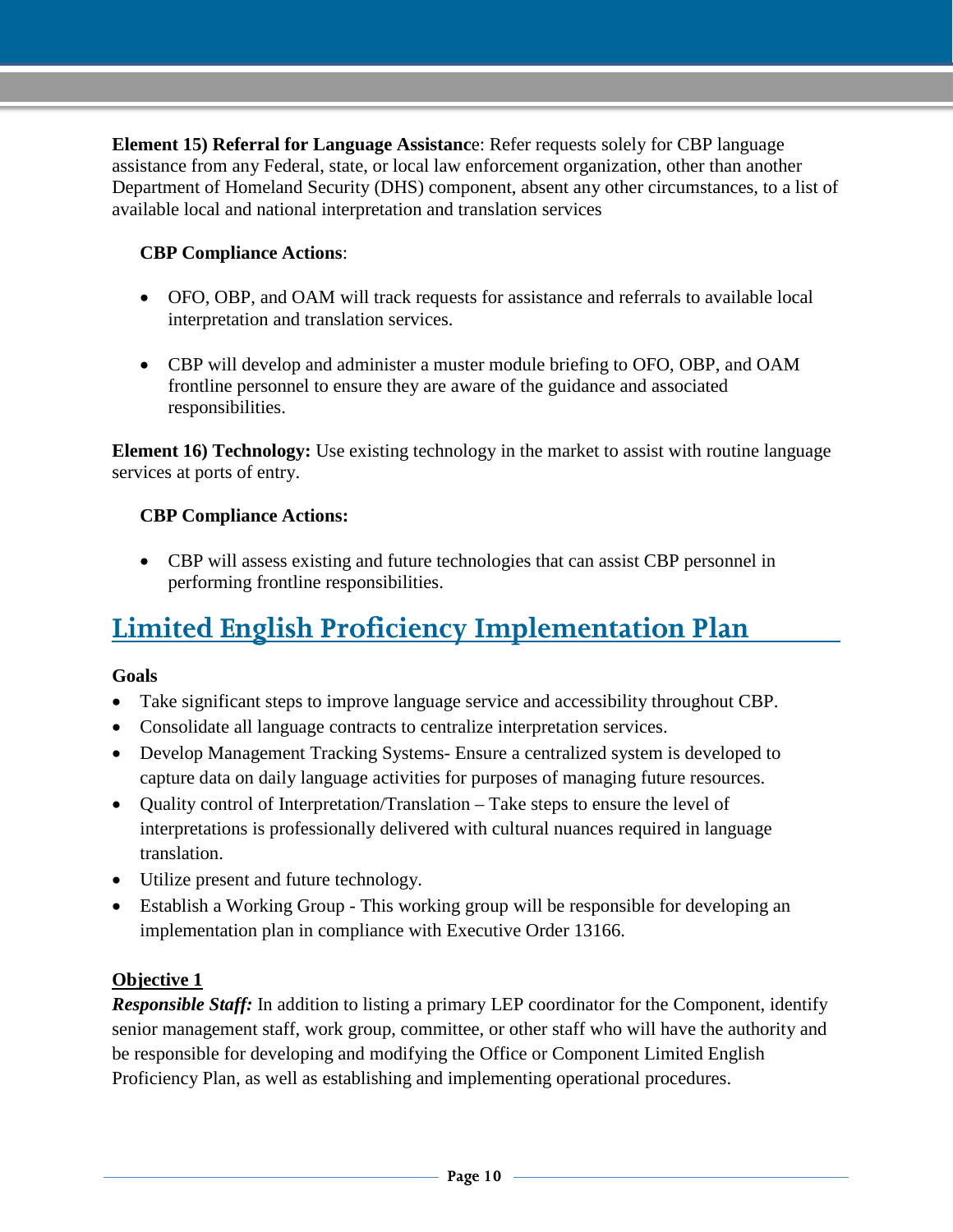#### **Next Steps:**

#### **Lead:** PDO

- a) The Executive Director of the Privacy and Diversity Office (PDO) is the LEP Coordinator for CBP. **Date:** Completed.
- b) Assemble a LEP work group composed of members from each of CBP's program offices to develop and modify the FY 2008 Plan. Date: Completed.
- c) Request participation of all program offices in a LEP Plan brainstorming session. **Date:** Completed.
- d) Establish a LEP committee to meet on a quarterly basis to assess current program activities. **Date:** Due Mar. 2014
- e) Issue a charter for the LEP work group. **Date:** Due Mar. 2014

#### **Objective 2**

**Oversight:** Establish protocols for authority and oversight.

#### **Next Steps:**

#### **Lead:** PDO **Support:** IA

a) Develop a LEP-related Self Inspection Program Worksheet for implementation in the FY15 SIP cycle. **Date:** FY 2014.

#### **Lead:** PDO **Support:** HRM/OA

b) Query identified CBP staff to determine if adjustments are needed in the provision of language services. **Date:** FY 2014

#### **Objective 3**

*Notice to Employees:* Establish methods for explaining to employees their responsibilities and available language resources.

#### **Next Steps:**

#### **Lead:** PDO **Support:** OPA

a) All Offices review of draft CBP LEP Plan.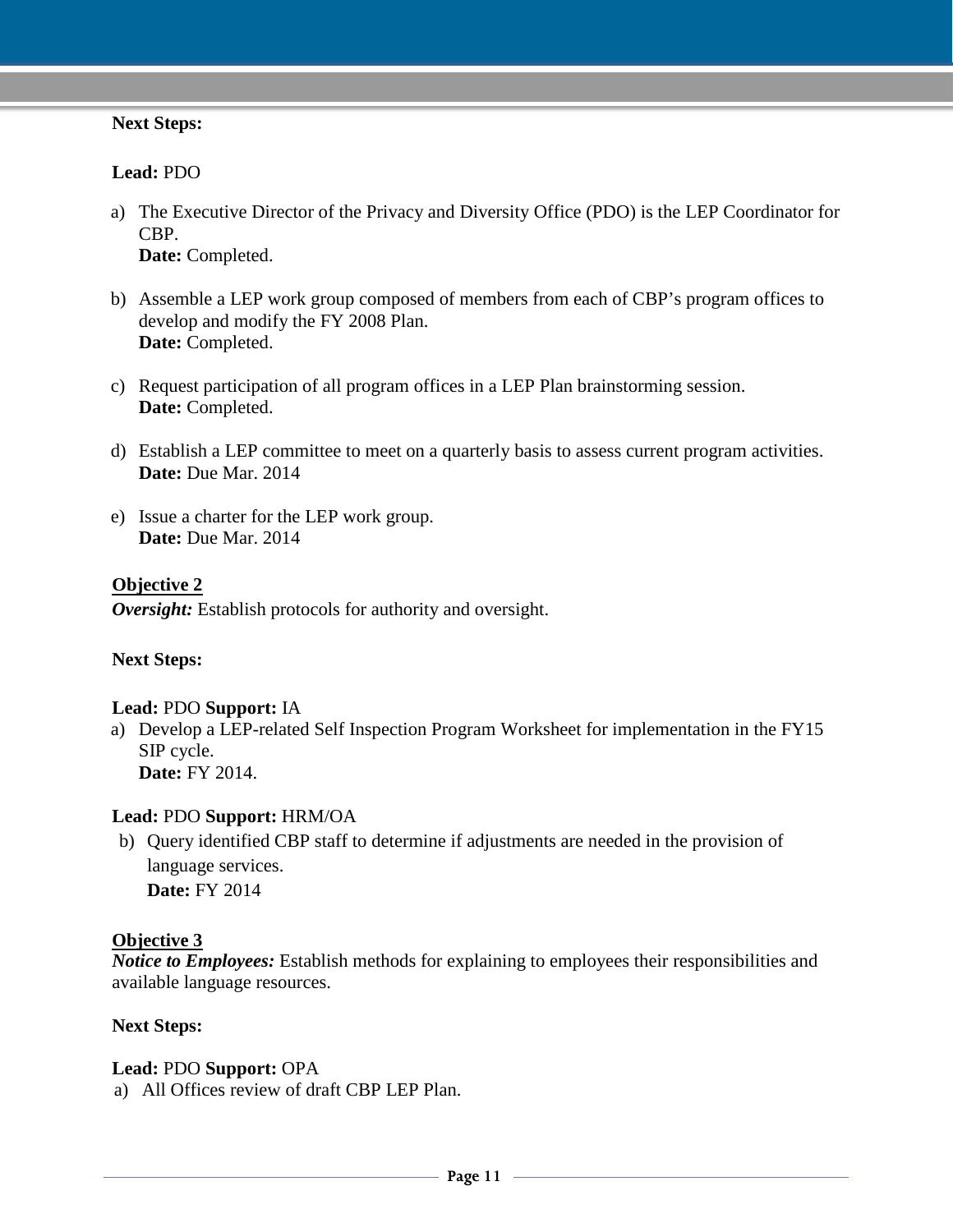**Date:** Completed

- b) Executive leadership briefed on updated "draft" CBP Plan. **Date:** Completed
- c) Develop LEP Communication Plan
	- o PDO will develop a comprehensive communication plan.
	- o A summary of the contents of this plan will be posted on CBP's Intranet.
	- o Notice that the Plan has been signed will appear on the Information Display System (IDS).
	- o Employees will receive a notification informing them of the signing of CBP's LEP Plan and the contents of the Plan.
	- o Employees will receive annual notification of updates made to the Plan.

**Date:** Jun. 2014

#### **Objective 4**

*Prioritization:* Include a plan for prioritizing language services based on importance of services or encounter, frequency of use, and demographics.

#### **Next Steps:**

#### **Lead:** PDO **Support:** All Program Offices

a) CBP will determine the translation and interpretation needs of each program office. **Date: Oct. 2014** 

#### **Lead:** OPA

b) OPA will develop a plan to prioritize the translation of materials that directly impact the traveling public.

**Date:** FY 2014

#### **Objective 5**

*Language Access Procedures/Protocols:* Set out the language access procedures or protocols that staff should follow to provide language services to LEP persons encountered in their daily activities, covering: recognizing the LEP status of an individual, identifying the language spoken, identifying situations requiring appropriate language assistance, accessing this language assistance, and recording the contact. Unless countervailing considerations are explained in detail, protocols should include limits on the use of family members, friends, or other persons associated with LEP persons to rare situations and nonessential information.

#### **Next Steps:**

#### **Lead:** PDO **Support:** All Program Offices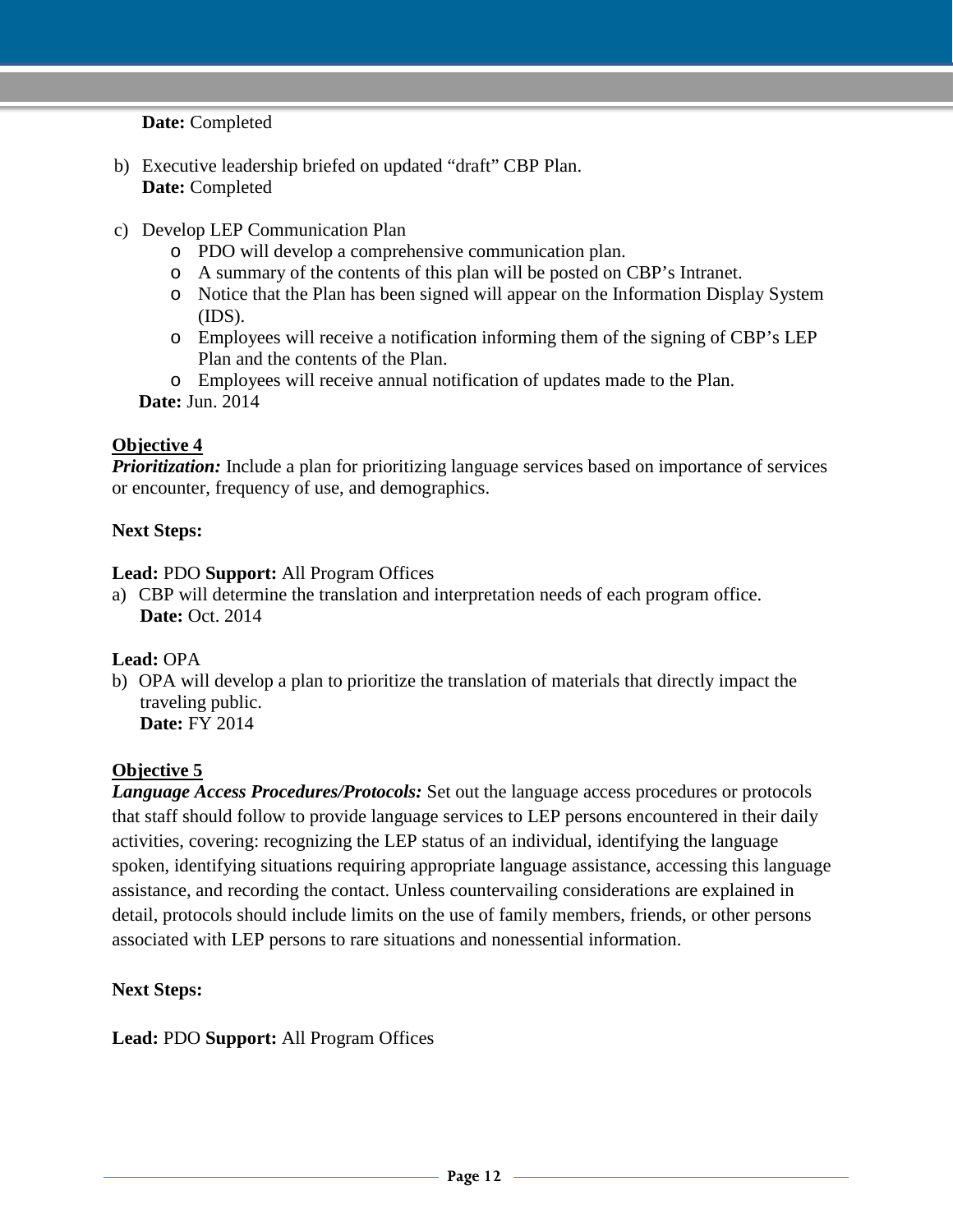a) OFO has a policy and procedure for the use of interpreters and translation services. This policy will be reviewed by the LEP committee to ensure that it complies with the requirements of this plan. **Date:** Dec. 2014

#### **Lead:** OBP **Support:** PDO

b) OBP will institute a protocol for law enforcement personnel when LEP individuals are encountered, including Unaccompanied Alien Children (UACs). **Date:** Aug. 2014

#### **Lead:** PDO **Support:** All Program Offices

c) CBP will make available the Civil Right and Civil Liberties "I Speak" material (i.e., multilingual posters, pocket guides, and/or job aides) to be used nationwide at operational locations to assist officers and agents in identifying languages spoken by LEP members of the trade, travelling public and/or those apprehended illegally entering the country, including UACs.

**Date:** Aug. 2014

#### **Objective 6**

*Quality Control Procedures: Describe quality control procedures that ensure staff employees* who use their foreign language skills do so in an accurate and competent manner as well as to ensure high quality language services from contractors.

#### **Next Steps:**

#### **Lead:** OFO

a) OFO will continue utilizing a telephonic testing system to determine the language proficiencies of current CBP Officers and CBP Agriculture Specialists. **Date:** FY 2014

#### **Lead:** PDO **Support:** HRM, OFO

b) CBP will determine whether the telephonic testing system can be used to determine the language proficiencies of CBP employees not tested under OFO's Foreign Language Award Program, **Date:** FY 2015

#### **Lead:** PDO **Support:** All Program Offices

c) To ensure that the interpreters used by CBP provide high quality language service, CBP will develop a plan to document and track interpreter usage. **Date:** FY 2015

#### **Objective 7**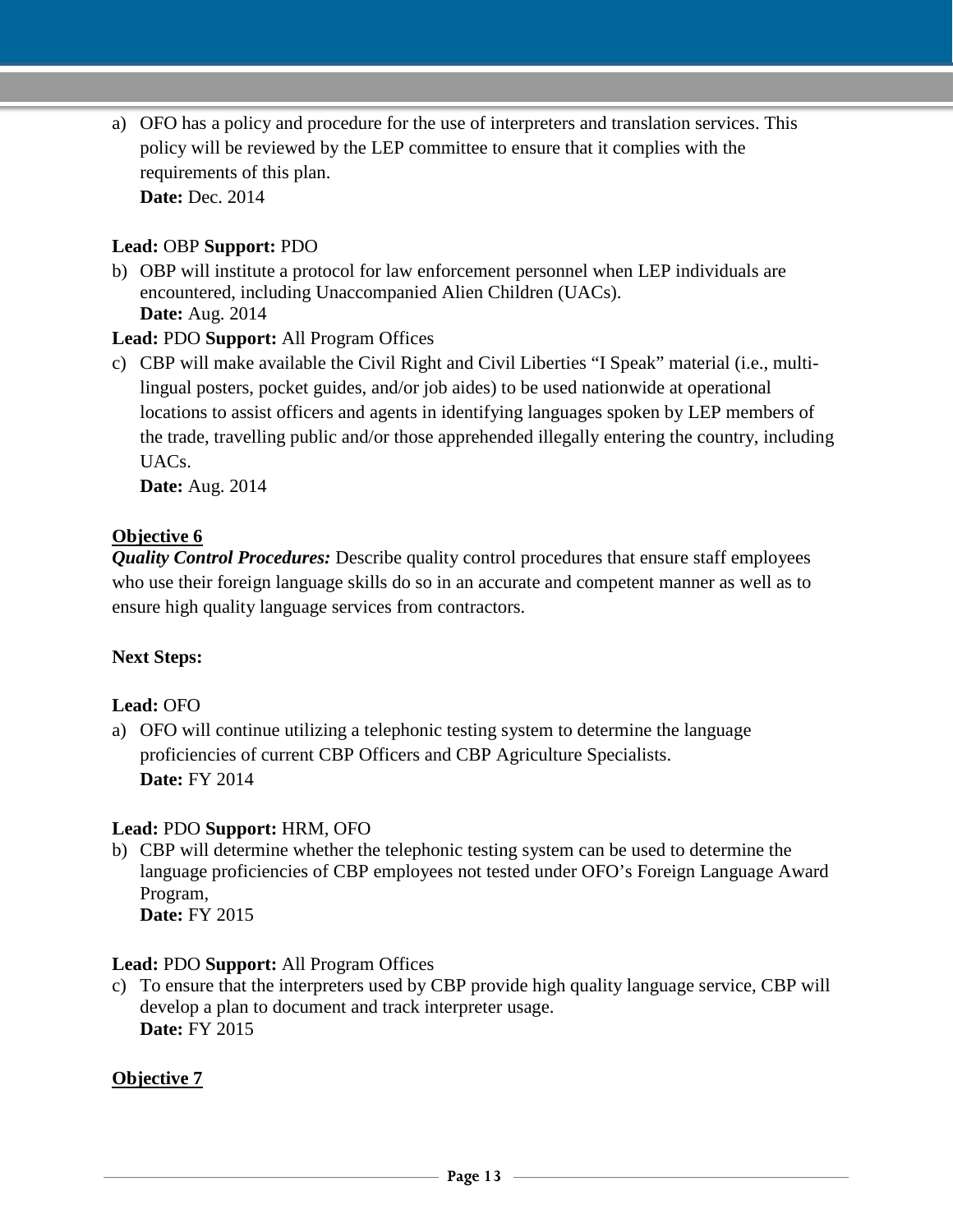*Data Tracking:* Outline steps for implementing and maintaining a mechanism for collection and management of data relating to non-English needs, especially through existing databases or tracking systems.

#### **Next Steps:**

#### **Lead:** OBP

a) OBP will continue to utilize the e3 Processing system to track the languages spoken by LEP individuals apprehended and/or detained. **Date:** Completed for OBP (eProcessing system)

#### **Lead:** OFO **Support:** OAM

b) OFO and OAM will explore the possibility of developing a system to track the languages spoken by LEP individuals encountered by CBP personnel. **Date:** FY 2015

#### **Objective 8**

*Resources:* Assess the resources necessary to provide language services, identifying existing resources to the extent practical and describing funding and procurement needs.

#### **Next Steps:**

#### **Lead:** OA

a) CBP will develop and implement a plan to assess and consolidate all language contracts provided such consolidation does not result in improper bundling of smaller contracts into larger contracts which would preclude small business participation. **Date:** Ongoing

#### **Lead:** OA

b) The Office of Administration, Procurement Directorate, will continue to be an active participant in the DHS Language Services Acquisition Working Group, which was established as a result of the Secretary's Efficiency Review. **Date:** Ongoing

#### **Lead:** OA

c) CBP will begin to track its usage of language services. **Date:** FY 2014

#### **Lead:** PDO **Support:** All Program Offices

d) CBP will conduct an annual review of language services to determine if resources are being allocated efficiently and effectively. **Date:** FY 2014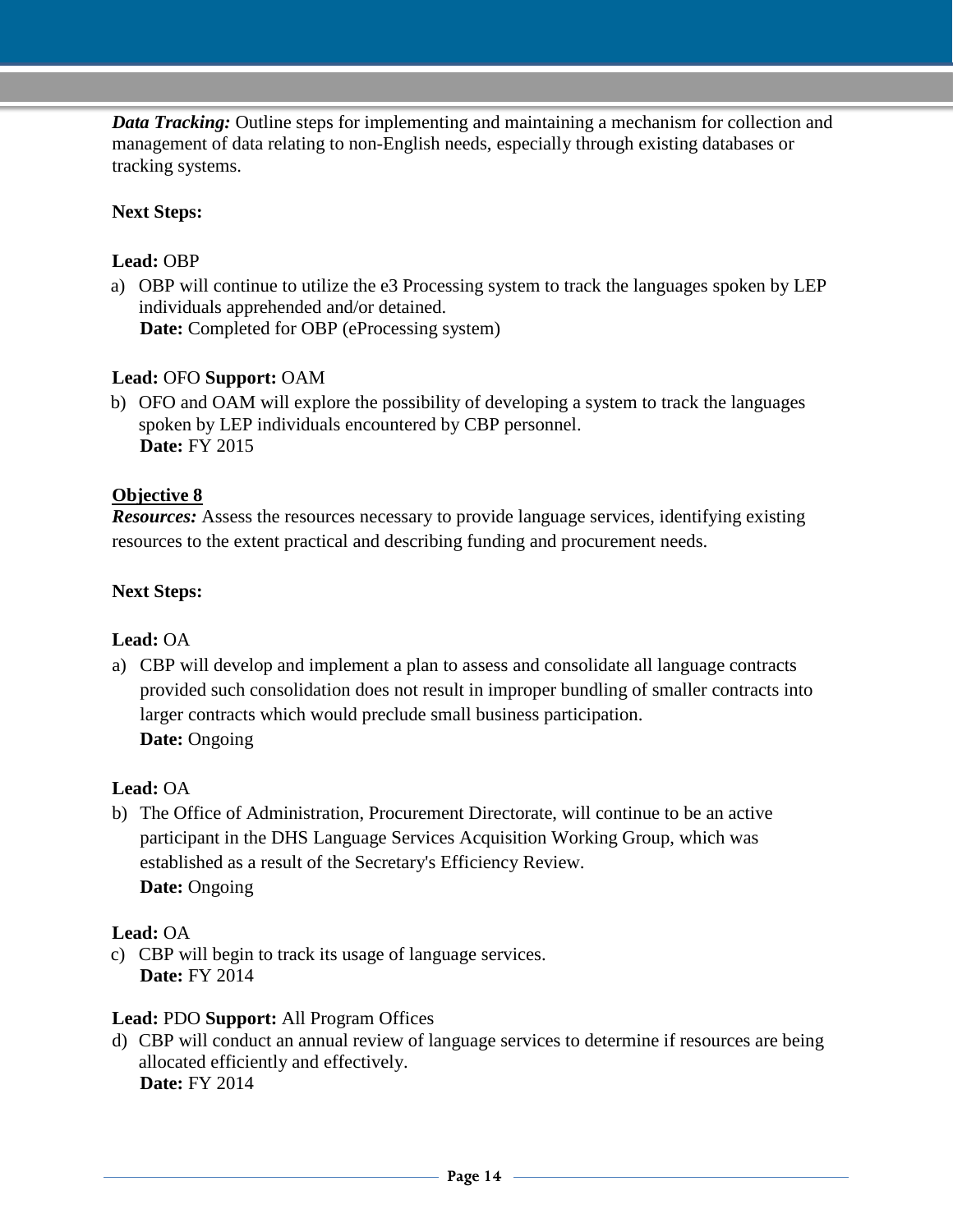#### **Objective 9**

*Outreach to LEP Communities:* Describe collaboration or engagement with LEP communities and other external stakeholders to assess effectiveness of language services; describe media strategies in coordination with DHS OPA and how LEP communities can support agency efforts to provide language services.

#### **Next Steps:**

#### **Lead:** OC-NGO **Support:** OPA, PDO

a) CBP shall develop a comprehensive engagement plan, which includes a mechanism for obtaining feedback from the public regarding language services. **Date:** Jun. 2014

#### **Lead:** OC-NGO

b) CBP's NGO Liaison will facilitate feedback sessions with NGOs. **Date:** Mar. 2014

#### **Objective 10**

*Employee Duties:* Where appropriate, expand job descriptions to include interpretation and translation activities within the scope of employees' duties; assess these employees' language abilities to ensure their competency to perform language services for particular duties; and describe plans for enhancing employees' language abilities.

#### **Next Steps:**

**Lead:** PDO (Agency-wide LEP Directive) **Lead:** OBP and OFO (mission- specific supporting LEP directive)

a) CBP will issue an agency-wide LEP directive, with OBP and OFO issuing mission-specific supporting LEP standard operating procedures. **Date:** FY 2015

#### **Lead:** HRM **Support:** OFO

b) OFO will consider adding language to its CBP Officer job opportunity announcement regarding the need for applicants who are proficient in the languages most commonly used at the various CBP locations. **Date:** FY 2015

#### **Objective 11**

*Timeframes:* Describe the timeframes and benchmarks for steps to be undertaken.

**Next Steps:**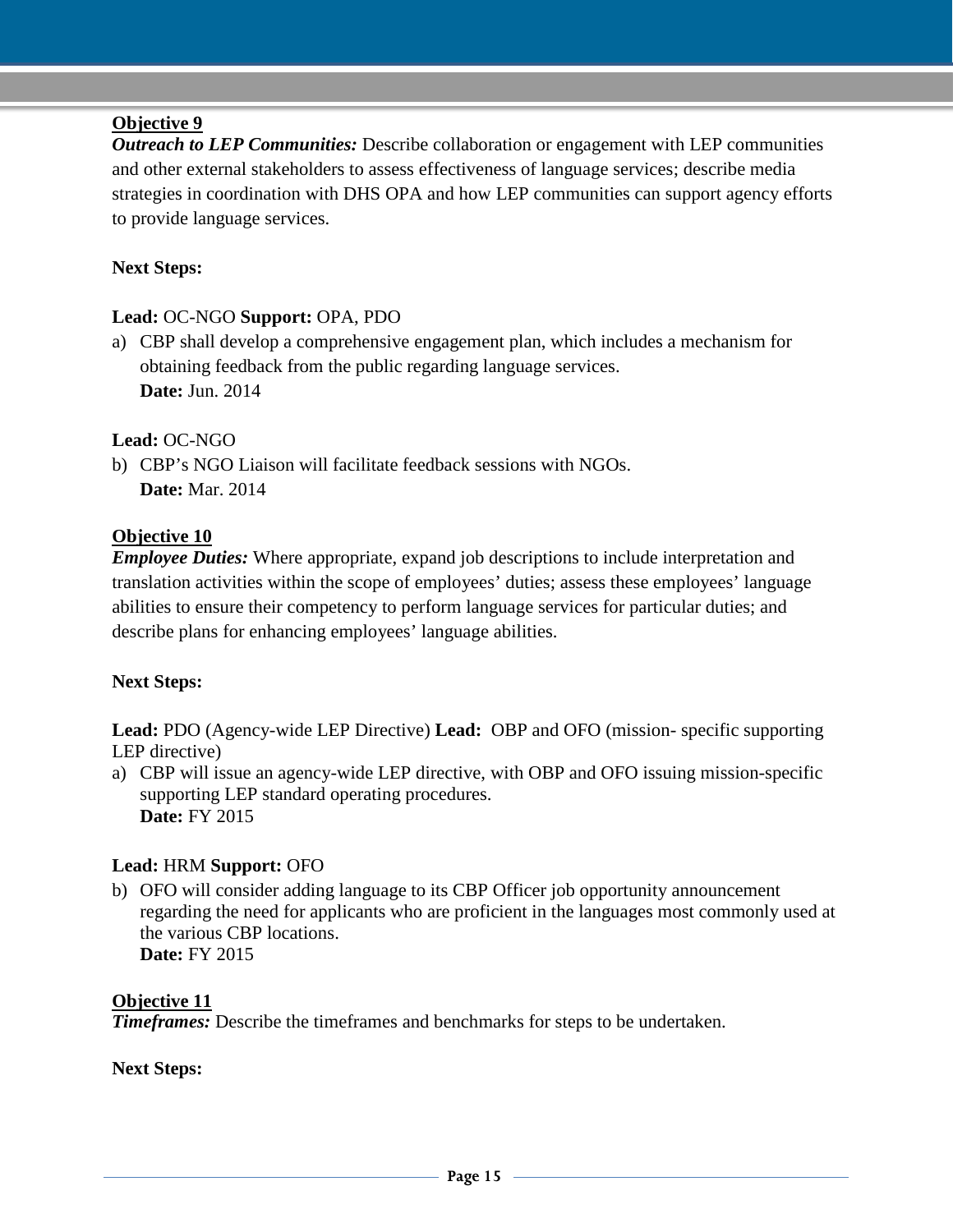#### **Lead:** PDO

a) Update timeframes as needed **Date:** Ongoing

#### **Objective 12**

*Training:* Where appropriate, include a plan for managerial and front line staff training on language access responsibilities, including identifying LEP persons, accessing available language services, and working with interpreters.

#### **Next Steps:**

**Lead:** PDO **Support:** All Program Offices

a) CBP will develop a plan to train all CBP employees involved in providing language access services regarding the requirements of this Plan and their specific roles and responsibilities. **Date:** FY 2015

#### **Objective 13**

*Notice to the Public:* Provide for notice of free language assistance services and points of contact for additional information.

#### **Next Steps:**

#### **Lead:** PDO **Support:** All Program Offices

a) CBP will develop and implement a communication plan which shall include methods for providing notice to the public of language assistance services and points of contact for additional information. **Date:** Jun. 2014

#### **Lead:** OBP (Stations) **Lead:** OFO (POEs)

b) CBP will make available the Civil Right and Civil Liberties "I Speak" material (i.e., multilingual posters, pocket guides, and/or job aides) to be used nationwide at operational locations to assist officers and agents in identifying languages spoken by LEP members of the trade, travelling public and/or those apprehended illegally entering the country, including UACs.

**Date:** Aug. 2014

#### **Lead:** OFO

c) CBP Model Ports Program will include improved signage and a video that contains practical information about the entry process, which is currently broadcast at 20 international airports to arriving travelers in English, Arabic, French, German, Japanese, Korean, Traditional Chinese, Russian, and Spanish. **Date:** Ongoing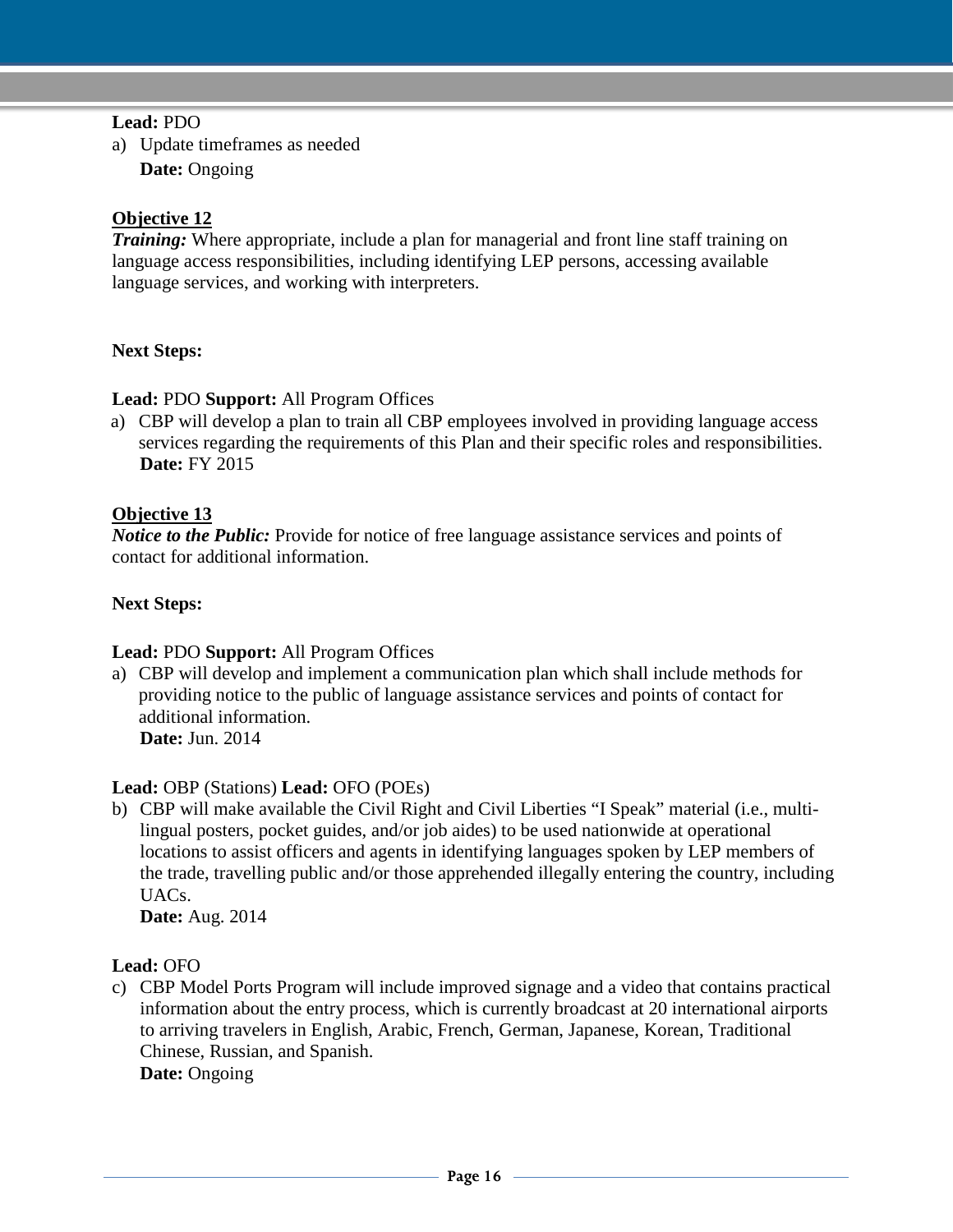#### **Lead:** OPA

d) CBP.gov webpage will provide multilingual information based upon the prevalence of languages spoken in the travel and trade communities. **Date:** FY 2014

#### **Objective 14**

*Monitoring and Evaluation:* Provide for monitoring and evaluating and, if appropriate, updating the plan, policies, and procedures at a minimum every two years, including monitoring performance, quality assurance, and internal review processes as well as evaluating the impact, if any, of demographic shifts.

#### **Next Steps:**

#### **Lead:** PDO **Support:** IA

a) CBP will also use the Self Inspection Program process to determine agency compliance with the LEP Plan.

**Date:** Jun. 2015

#### **Objective 15**

*Referral for Language Assistance:* Refer requests solely for CBP language assistance from any Federal, state, or local law enforcement organization, other than another Department of Homeland Security (DHS) component, absent any other circumstances, to a list of available local and national interpretation and translation services.

#### **Next Steps:**

#### **Lead:** OBP **Support:** OFO and OAM

a) OFO, OBP, and OAM will track requests for assistance and referrals to available local interpretation and translation services. **Date:** Oct. 2014

#### **Lead:** OBP **Support:** OFO, OAM, PDO

b) CBP will develop and administer a muster module briefing to OFO, OBP, and OAM frontline personnel to ensure they are aware of the guidance and associated responsibilities. **Date:** Sep. 2014

#### **Lead:** OBP **Support:** IA

c) CBP will also use the Self Inspection Program process to determine agency compliance with the LEP Plan.

**Date:** FY 2015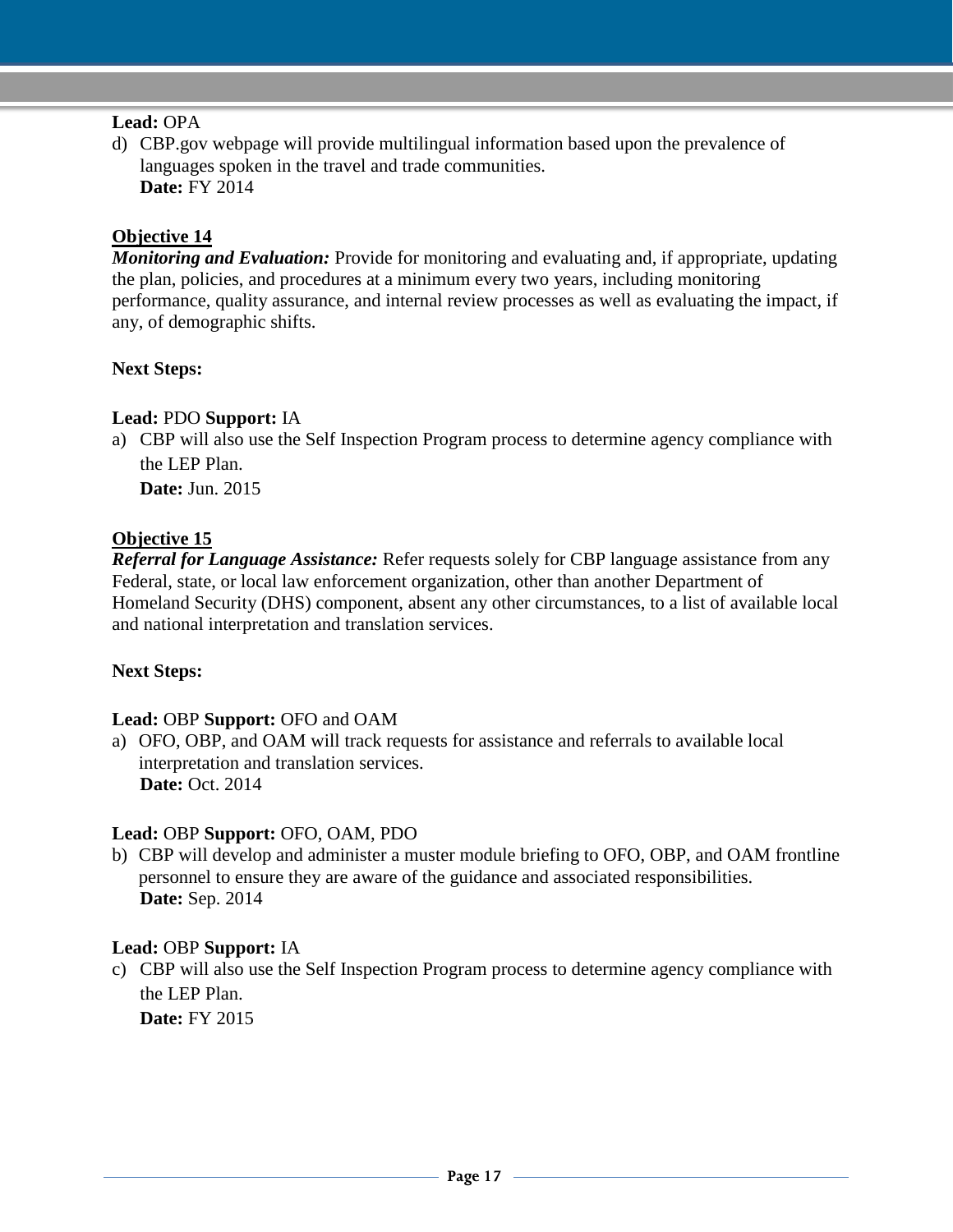#### **Objective 16**

**Technology:** Use existing technology in the market to assist with routine language translations at ports of entry.

#### **Next Steps:**

#### **Lead:** OTIA **Support:** OIT

a) CBP will assess existing and future technologies that can assist CBP personnel in performing frontline responsibilities.

**Date:** FY 2015